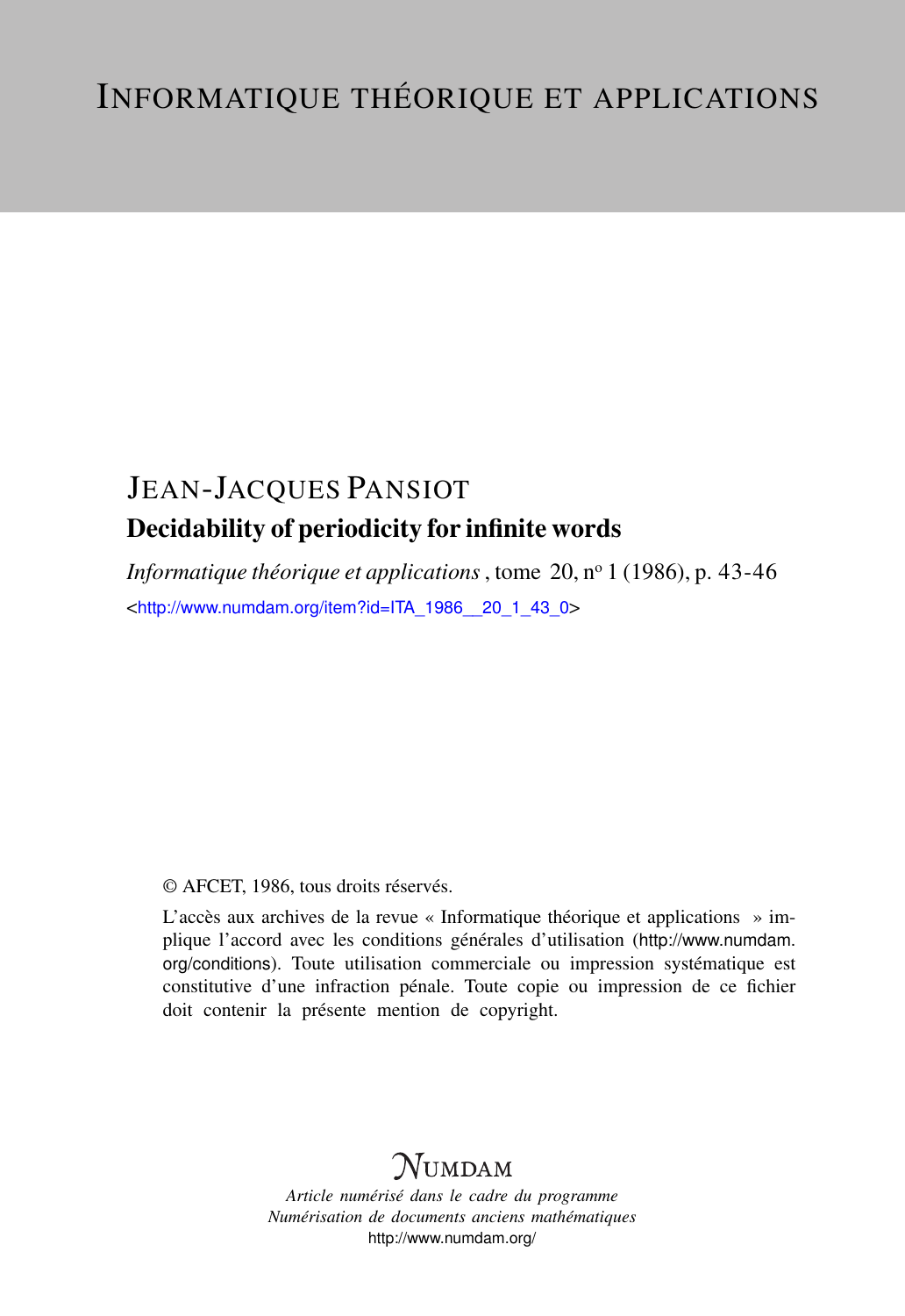Informatique théorique et Applications/Theoretical Informaties and Applications (vol. 20, n° 1, 1986, p. 43 à 46)

## **DECIDABILITY OF PERIODICITY FOR INFINITE WORDS (\*)**

by Jean-Jacques PANSIOT  $(1)$ 

Communicated by J. BERSTEL

Abstract. — *We show that it is decidable whether an infinité word gênerated by iterated morphism is ultimately periodic or not.*

Résumé. — *Nous montrons qu'on peut décider si un mot infini engendré par morphisme itéré est uitimement périodique.*

#### **1. INTRODUCTION**

Let X be a finite alphabet and  $g$  a morphism of the free monoïd  $X^*$ , prolongable in  $u_0 \in X^+$ , i.e. such that  $g(u_0) = u_0 u$ ,  $u \in X^+$ . Then:

$$
g^{i}(u_{0})=g^{i-1}(u_{0})g^{i-1}(u)
$$

and *g* defines a unique word, in general infinite, denoted by:

$$
g^{\omega}(u_0) = u_0 ug(u) \dots g^i(u) \dots
$$

An infinite word M is (ultimately) periodic if  $M = vw^{\omega} = vwww...$  for finite words v and w. The question of deciding whether  $g^{\omega}(u_0)$  is periodic or not has been raised recently, in connection with the  $\omega$ -sequence equivalence problem for DOL systems [1, 2], the adherence equivalence problem for DOL languages [3], and with the subword complexity of infinité words [4].

We give a simple proof of decidability for this question, using the notion of elementary morphism *(see* [5]). After some preliminaries, we give an algorithm for elementary morphisms in section 2 and for arbitrary morphisms in section 3.

<sup>(\*)</sup> Received April 1984, revised May 1985.

*l 1 )* Université Louis-Pasteur, Centre de Calcul de l'Esplanade, 7, rue René-Descartes, 67084 Strasbourg Cedex.

Informatique théorique et Applications/Theoretical Informaties and Applications ISSN en cours  $86/014341/\sqrt{2}$ . 40/ $\odot$  Gauthier-Villars.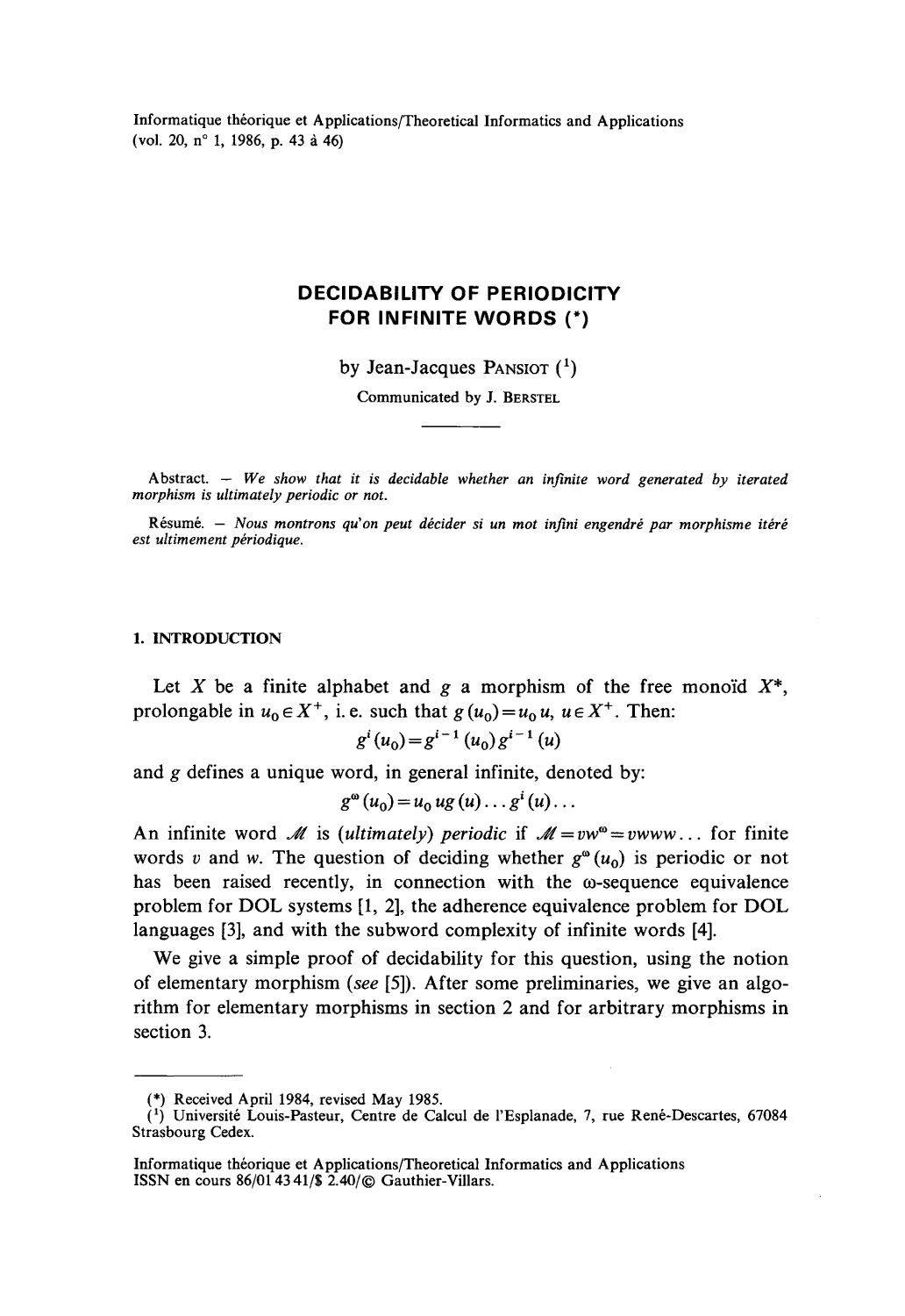#### **44** J. J. PANSIOT

A subword  $u$  of an infinite word  $M$  is *biprolongable* if and only if there exist distinct letters x and y such that ux and uy are subwords of  $\mathcal{M}$ . Let  $c(n)$ be the number of distinct subwords of *M* of length *n*. Then  $c(n) \leq c(n+1)$  and *M* is periodic if and only if  $c(n)$  is bounded. But if *u* is a biprolongable subword of  $\mathcal{M}, |u| = n$ , then  $c(n + 1) \ge c(n) + 1$ . Hence the following property.

LEMMA 1: An infinite word M is ultimately periodic if and only if the length *ofits biprolongable subwords is bounded.*

Let  $g: X^* \to X^*$  be a morphism. It is *simplifiable* if there exist an alphabet  $|Y|, |Y| < |X|$  and two morphisms  $f: X^* \to Y^*$ ,  $h: Y^* \to X^*$  such that  $g = h \circ f$ . A morphism *g* is *elementary* if and only if it is not simplifiable. In this case *g* is injective and the set  $\{g(x), x \in X\}$  is a code with bounded delay from left to right ([5], p. 131). In particular if  $g(xu)$  is a prefix of  $g(yv)$ ,  $x \neq y$  then *g(xu)* has a bounded length.

Finally a letter  $x \in X$  is growing (for g) if  $|g^n(x)|$ ,  $n \ge 0$  is unbounded. We denote  $C \subset X$  the set of growing letters and  $B = X \setminus C$  the set of *bounded* letters.

#### **2. THE CASE OF ELEMENTARY MORPHISMS**

LEMMA 2: The infinite word  $\mathcal{M}=g^{\omega}(u_0)$ , with g elementary, is ultimately *periodic if and only if M has no biprolongable subword of the form xu,*  $x \in C$ *,*  $u \in B^*$ .

*Proof:* Assume  $xu_1$  is biprolongable. There exist infinite suffixes  $xu_1y_1v_1$ and  $xu_1z_1w_1$  of M for distinct letters  $y_1$  and  $z_1$ . But since  $M = g(M)$ ,  $g(y_1v_1)$ and  $g(z_1, w_1)$  are also suffixes of *M*. Because *g* is elementary, their greatest common prefix,  $u_2$ , is finite, and  $g(xu_1)u_2$  is biprolongable. Similarly there exists  $u_3$  such that  $g(g(xu_1)u_2)u_3$  is biprolongable, and so on. Thus we can construct an infinité séquence of biprolongable words, with unbounded length since x is growing. Hence  $M$  is not periodic by lemma 1.

Conversely, assume that there is no biprolongable factor of the form xw. We consider two cases.

*First case: M* contains only a finite number of occurrences of growing letters. Then there is only one such occurrence, and  $g(u_0) = u_0 u$  with  $u \in B^+$ . Moreover  $|g^{i}(u)|$ ,  $i \ge 0$ , is bounded, and there is a smallest *n* such that  $g^{n+1}(u) = g^{i}(u), i \leq n$ . But then

$$
\mathscr{M} = u_0 u g(u) \dots g^{i-1}(u) [g^i(u) \dots g^n(u)]^{\omega}
$$

is ultimately periodic.

Informatique théorique et Applications/Theoretical Informaties and Applications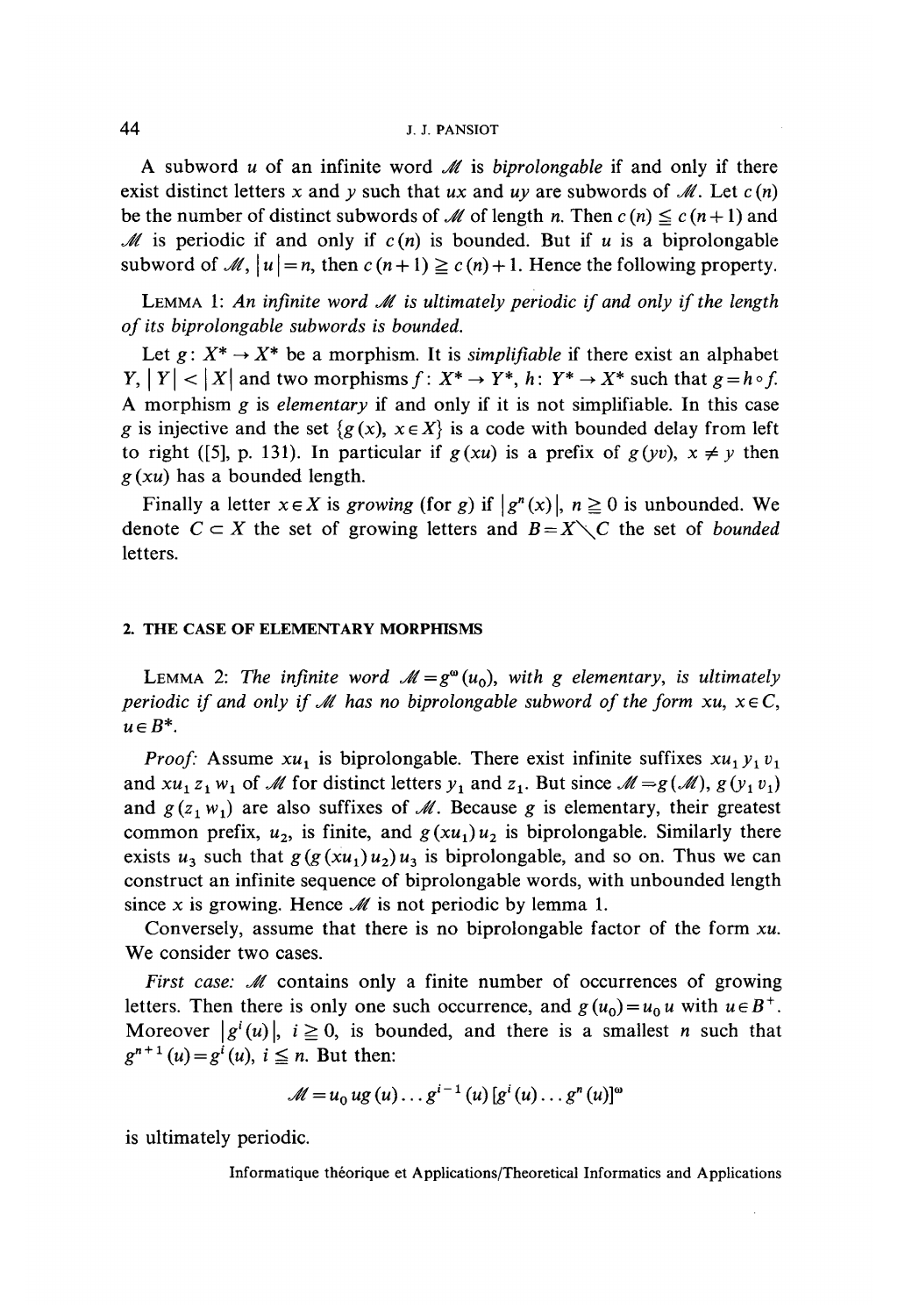Second case: M contains an infinite number of occurrences of growing letters,  $\mathcal{M} = \alpha_0 x_1 \alpha_1 x_2 \alpha_2 \ldots, x_i \in C$ ,  $\alpha_i \in B^*$ . Let *n* be the smallest integer such that  $x_{n+1} = x_i$ ,  $i \leq n$ . Since there is no biprolongable word of the form *xu*, we have  $\mathcal{M} = \alpha_0 x_1 \alpha_1 \ldots x_{i-1} \alpha_{i-1} [x_i \alpha_i \ldots x_n \alpha_n]^{\omega}$  and  $\mathcal{M}$  is ultimately periodic.  $\blacksquare$ 

COROLLARY 3: If  $\mathcal{M} = g^{\omega}(u_0)$ , with g elementary, we can decide if  $\mathcal{M}$  is *ultimately periodic,*

*Proof:* Consider the following procedure:

Compute the subset of growing letters, C.

If  $g(u_0)$  contains only one occurrence of letter from C then  $\mathcal M$  is ultimately periodic.

If  $g(u_0)$  contains several occurrences of letters from C then:

— compute the shortest prefix *p* of *JU* containing two occurrences of the same growing letter *xt:*

$$
p = \alpha_0 \, x_1 \, \alpha_1 \, \dots \, x_i \, \alpha_i \, x_{i+1} \, \dots \, x_n \, \alpha_n \, x_i;
$$

 $-$  for all *xu* prefix of some  $x_j \alpha_j$ ,  $i \leq j \leq n$ , check if *xu* is biprolongable;

— *M* is ultimately periodic if and only if no *xu* is biprolongable.

This procedure gives the right answer by lemma 2. Moreover each step is effectively computable: one can détermine if a letter is growing, and one can determine if a given word xu is biprolongable (this comes from the fact that for a given *n* one can compute all subwords of length *n* of *M^ see [5],* p. 210-  $212$ ).  $\blacksquare$ 

### **3. THE CASE OF ARBITRARY MORPHISMS**

THEOREM 4: It is decidable whether  $\mathcal{M} = g^{\omega}(u_0)$  is ultimately periodic or not *for an arbitrary morphism g.*

*Proof:* By induction on the size of the alphabet,  $|X|$ .

If  $|X| = 1$  then *M* is always periodic.

Assume the theorem is true for alphabets of size  $\langle X \rangle$  and let  $g : X^* \to X^*$ be an arbitrary morphism. If *g* is elementary then we décide if *M* is periodic by corollary 3. If g is not elementary we compute *Y*,  $f: X^* \to Y^*$  and *h*:  $Y^* \rightarrow X^*$  such that  $g = h \circ f$  and  $|Y| < |X|$ . Let  $g' = f \circ h$ , and  $u'_0 = f(u_0)$ . Then:

$$
g'(u'_0) = g'(f(u_0)) = f(g(u_0)) = f(u_0 u) = u'_0 f(u),
$$

**vol. 20, n° 1, 1986**